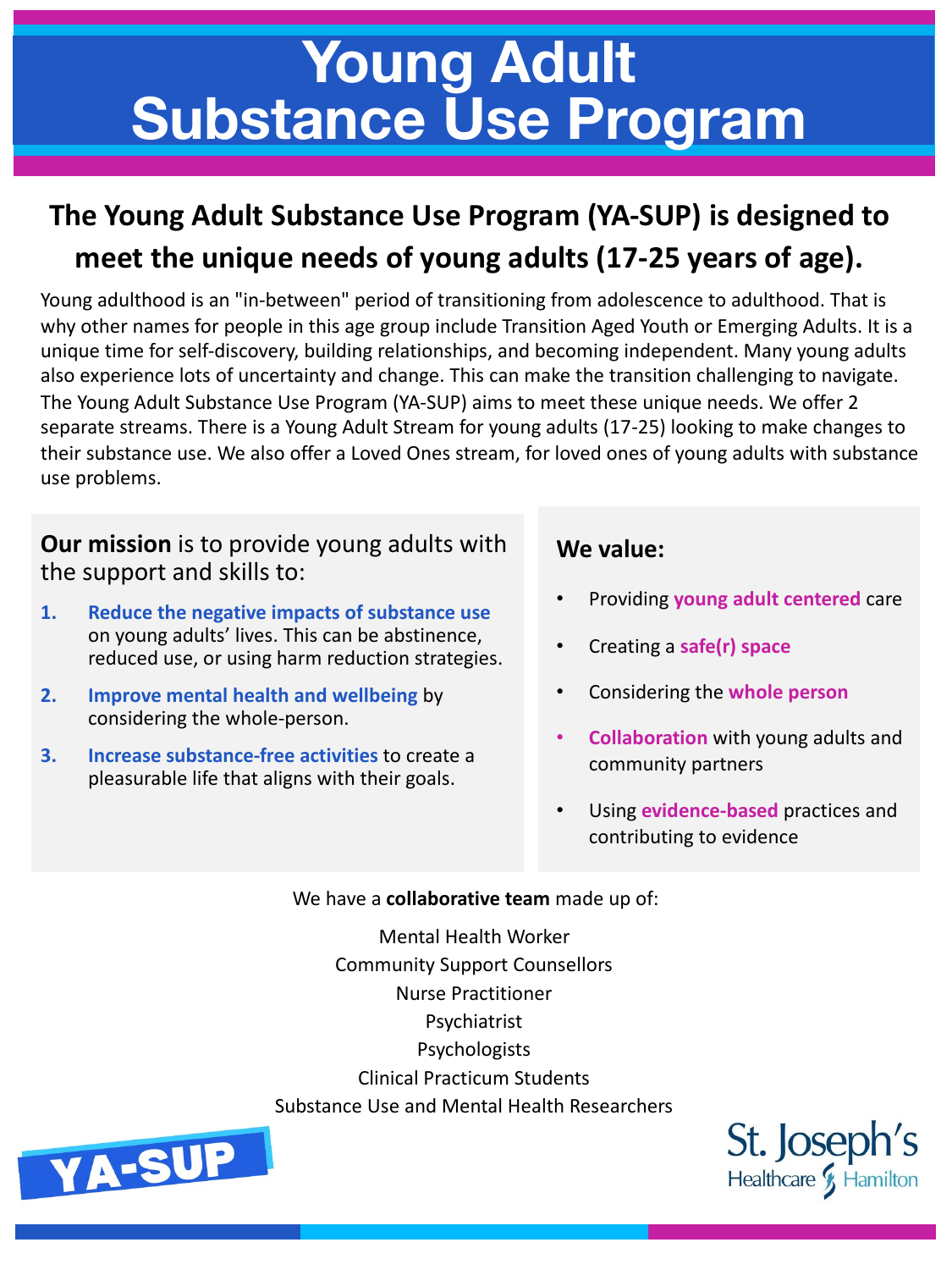### **Young Adult Program Ingredients Revolves around a 12 week structure**

#### **Intake Appointments**

To start in the program, we provide 2 one-on-one intake appointments. The first appointment is 2 hours. About a week later, the second appointment is 1 hour. The purpose of the intake is to identify what your goals are and how we can best support you.





#### **Check-In Sessions**

We offer one-on-one monthly check-ins for 3 months. You will meet with the same provider you met during your intake. The purpose of these sessions are to touch base on how things are going, support you to continue to work on your goals, and help you get connected to other services within and outside of YA-SUP. These are usually 1 hour.

#### **Measurement Based Care**

At the start of your first intake, we ask all young adults to complete a survey. This survey asks questions about your quality of life, mental health, and substance use. We go over your results with you during your one-on-one sessions. This survey is used to develop a care plan that fits your needs. We repeat these surveys a few times over 6 months to be able to track your progress. This lets us know what is working, or what is not working, to optimize your care. You can choose to contribute your survey data to our research studies.





#### **Consults**

You *may* meet with a Nurse Practitioner, Psychiatrist, or Psychologist. Consults can help clarify diagnoses, recommend medications, and conduct additional testing (time-limited). YA-SUP is **not intended for those only requiring access to consults.**

#### **Groups**

We offer groups on various topics that support self-discovery and selfmanagement of young adults**.** Much of our program is delivered through groups. **The intensity of your care depends on if and how you engage with the groups.** Your main provider will often be a co-leader for the groups. Most groups are drop-in. Right now, our groups are offered virtually.

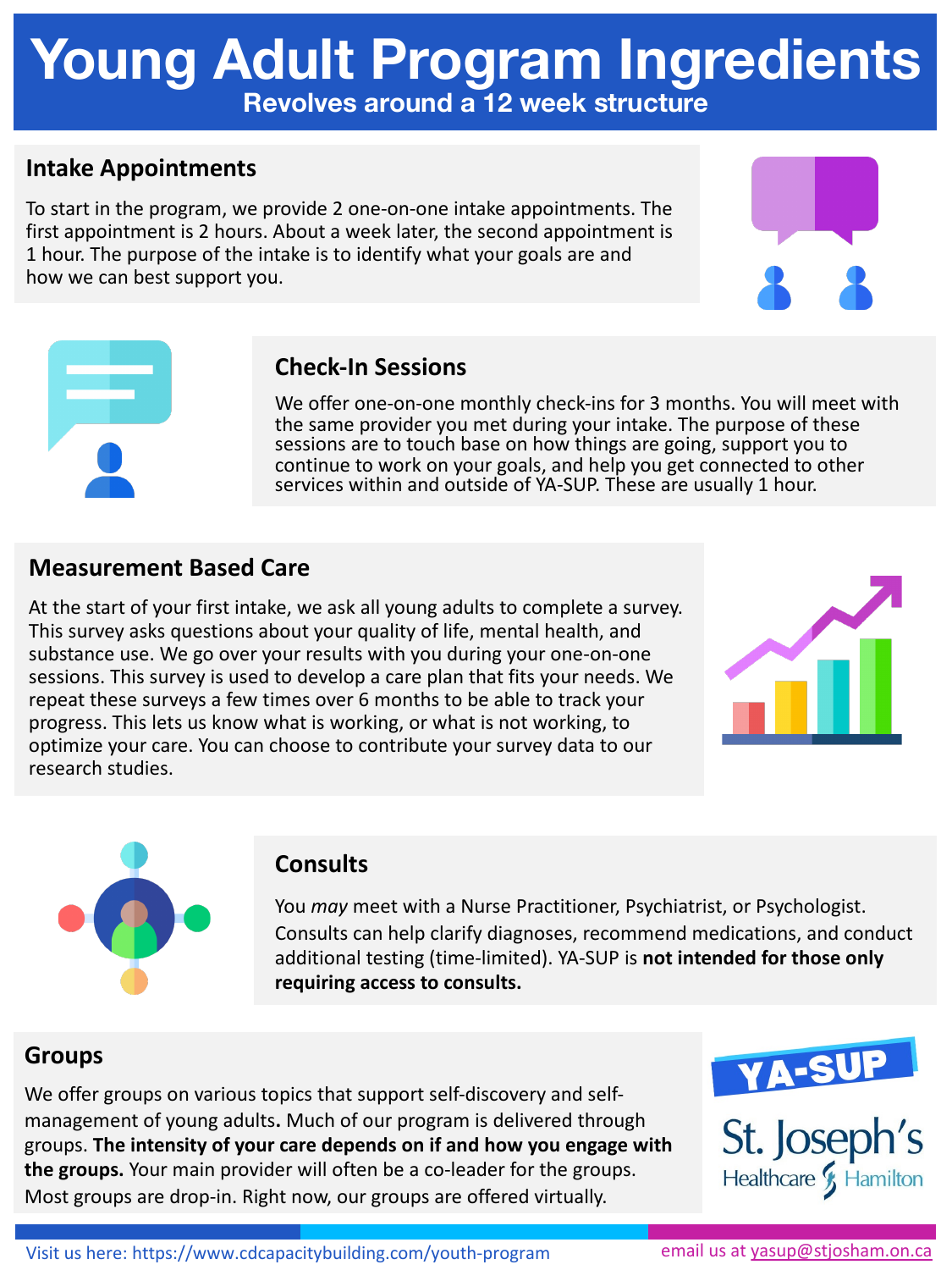**Young Adult Groups We recommend attending 2 or more groups per week** 

#### **Mind-Drug Connection**

We explore how thoughts, emotions, physical sensations, environment, and behaviours (like substance use) are connected. The goal is to give you the tools to take control of your mind and environment. This group uses **Cognitive Behavioural Therapy** (CBT) approaches.

#### **Sign-up Sequence (5 sessions )**

- $\Box$  Understanding your substance use
- $\Box$  Identifying problematic thoughts
- $\Box$  Challenging problematic thoughts
- $\Box$  Coping with urges and learning refusal skills
- $\Box$  Planning for difficult situations

#### **Drop-ins (7 sessions)**

- $\Box$  Taking control of your anger
- $\Box$  Living your values
- $\Box$  Problem solving
- $\Box$  Being assertive
- $\Box$  Exploring & creating your social support network
- $\Box$  Communication skills
- $\Box$  Identifying & scheduling pleasant activities

#### **Balancing Emotion and Mind**

These groups discuss skills to regulate emotions and to tolerate distress. These groups use **Dialectical Behavioural Therapy** (DBT).

#### **Drop-ins (7 sessions)**

- $\Box$  Why and how to do the opposite of how you feel (Opposite Action)
- $\Box$  Maintaining emotional control (PLEASE skill)
- $\Box$  Stopping an impulsive behaviour in its tracts (STOP skill)
- $\Box$  Thinking your way out of an impulsive behaviour (Pros and Cons Skill)
- $\Box$  Turning your attention away from a negative emotion until you can resolve it (ACCEPTS skill)
- $\Box$  Reducing the intensity of negative emotions by using your senses (Self Soothe skill)
- $\Box$  Quickly reducing the intensity of negative emotions by changing your body physiology (TIPP skill)

#### **Mindfulness**

practices.

These sessions are focused on grounding yourself to the present moment. They are based on **Mindfulness Based Stress Reduction**  techniques. Each session includes brief mindfulness

#### **Drop-ins (6 sessions)**

- q **B**ody
- **Q** Reflections
- q **E**motions
- **Q** Attention
- **q** Tenderness
- q **H**abits

#### **Levelling up Your Health**

These sessions focus on aspects of your **physical health** that influence your substance use and emotional wellbeing. We discuss exercise, sleep, and nutrition.

- $\Box$  Moving your body: Exercise
- $\Box$  Nourishing your body: Nutrition
- $\Box$  Resting your body: Sleep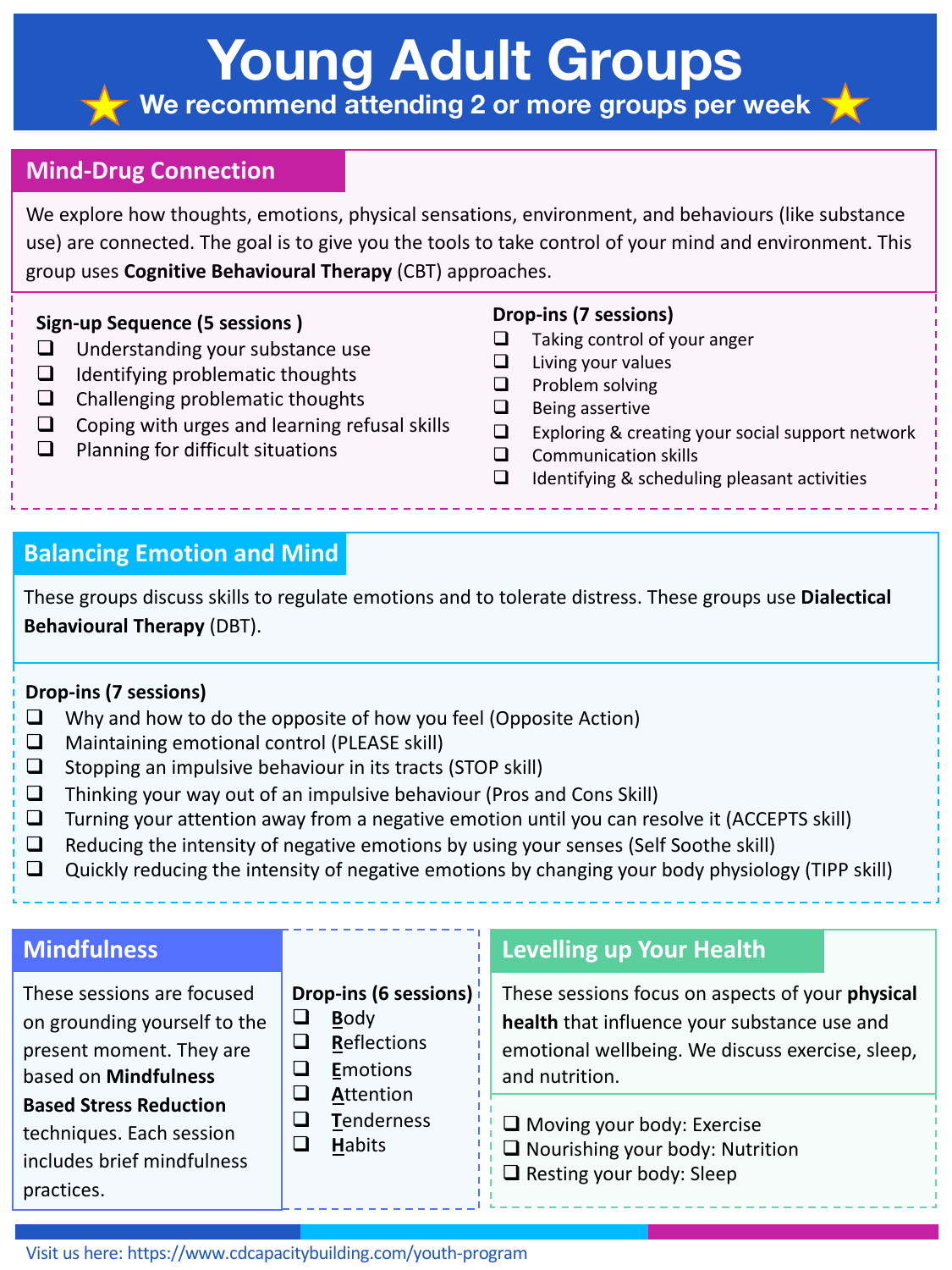# **Loved Ones Stream**

**YA-SUP Loved Ones Education Group is a group for the parents and other supporters of young adults (17-25 years of age) with substance use problems**. This may include immediate, extended, or chosen parents and family members or close friends and partners. You can attend the Loved Ones Education Group even if your loved one is not involved in the Young Adult Stream. If your loved one is involved in the Young Adult Stream, no information is shared between the streams.

These group sessions are based on **Community Reinforcement Approach to Family Training – Support and Prevention** (CRAFT). CRAFT is an evidence-based approach to change the way you interact with your child or loved one to promote positive relationships and recovery. Substance use can be difficult to understand and challenging to cope with. CRAFT talks about how **behaviour makes sense** and how the environment, community, and social support can play a powerful role in recovery.



#### **This group includes 8 sessions**:

- 1. Group Overview, Safety, and Self Care
- 2. Understanding Substance Use
- 3. Understanding Co-occurring Mental Health Concerns
- 4. Positive Communication
- 5. Past Patterns & New Strategies
- 6. Rewards & Coping with Intoxication
- 7. Allowing Negative Consequences
- 8. Special Cases, Review, & Next Steps

If you are interested, please register on the webpage: https://www.cdcapacitybuilding.com/youth-program



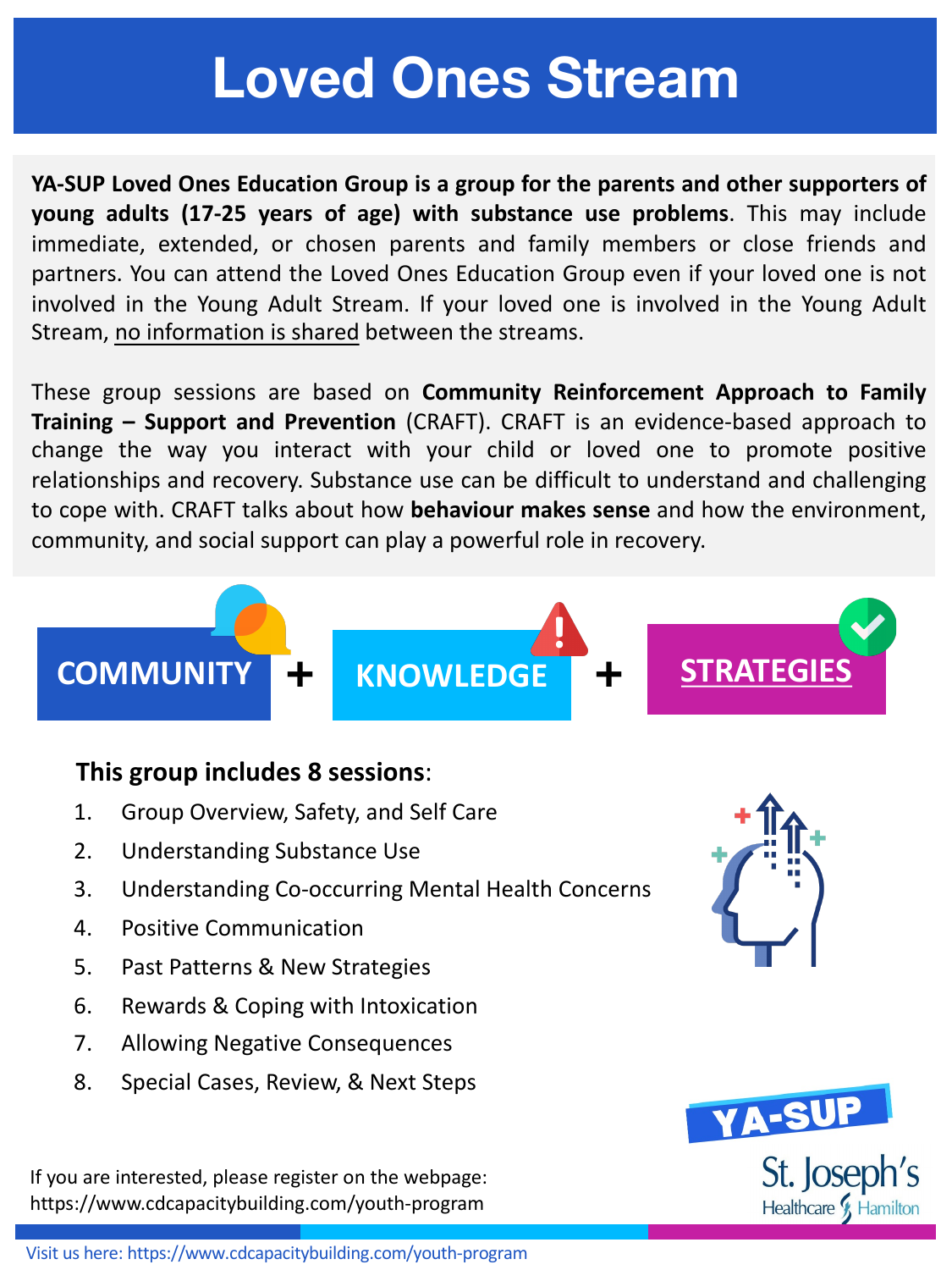# **Describing Our Values**

#### *Providing young adult centered care*

We aim to create and deliver services that are young adult centered and tailored to this life stage. We promote **self-directed care, consent, privacy, and confidentiality** for all care and program components. Young adults are in control of their treatment and their personal health information.

#### *Creating a safe(r) space*

We offer a safe(r) space that aims to be trauma-informed, culturally responsive, anti-racist, antioppressive, respectful of marginalized young adults, respectful of diverse populations such as BIPOC and 2SLGBTQ+ young adults. We are open to all feedback for how to make our space safer and strive to provide **non-judgmental care.** For example, we work with young adults on abstinence and/or harm reduction goals. We work with young adults **where they are at**, or want to be at, with their values and goals. In our groups, we set group norms and expectations to facilitate positive interactions between group members. Our team is also committed to ongoing learning through diversity training.

#### *Considering the whole person*

We seek to understand and consider young adults **holistically**. This includes biology, psychology, social life and identity, and spirituality. We want young adults to feel empowered to **create their own unique path to recovery**. We also recognize that substance use and mental health concerns commonly co-occur, especially among young adults. Therefore, our program provides care relevant to both substance use and mental heath concerns.

#### *Collaborating with young adults and community providers*

We collaborate with young adults and community partners to co-create care plans. We want to optimize the skills and resources young adults already have and fill in gaps where needed. We also continuously collaborate with young adults and community partners to improve the program.

#### *Using evidence-based practices and contributing to evidence*

We use the best available research evidence to create and inform the program. We also collect data through the program to contribute to advances in young adult substance use research and care. We are both an **evidence-based and evidence-generating** program.